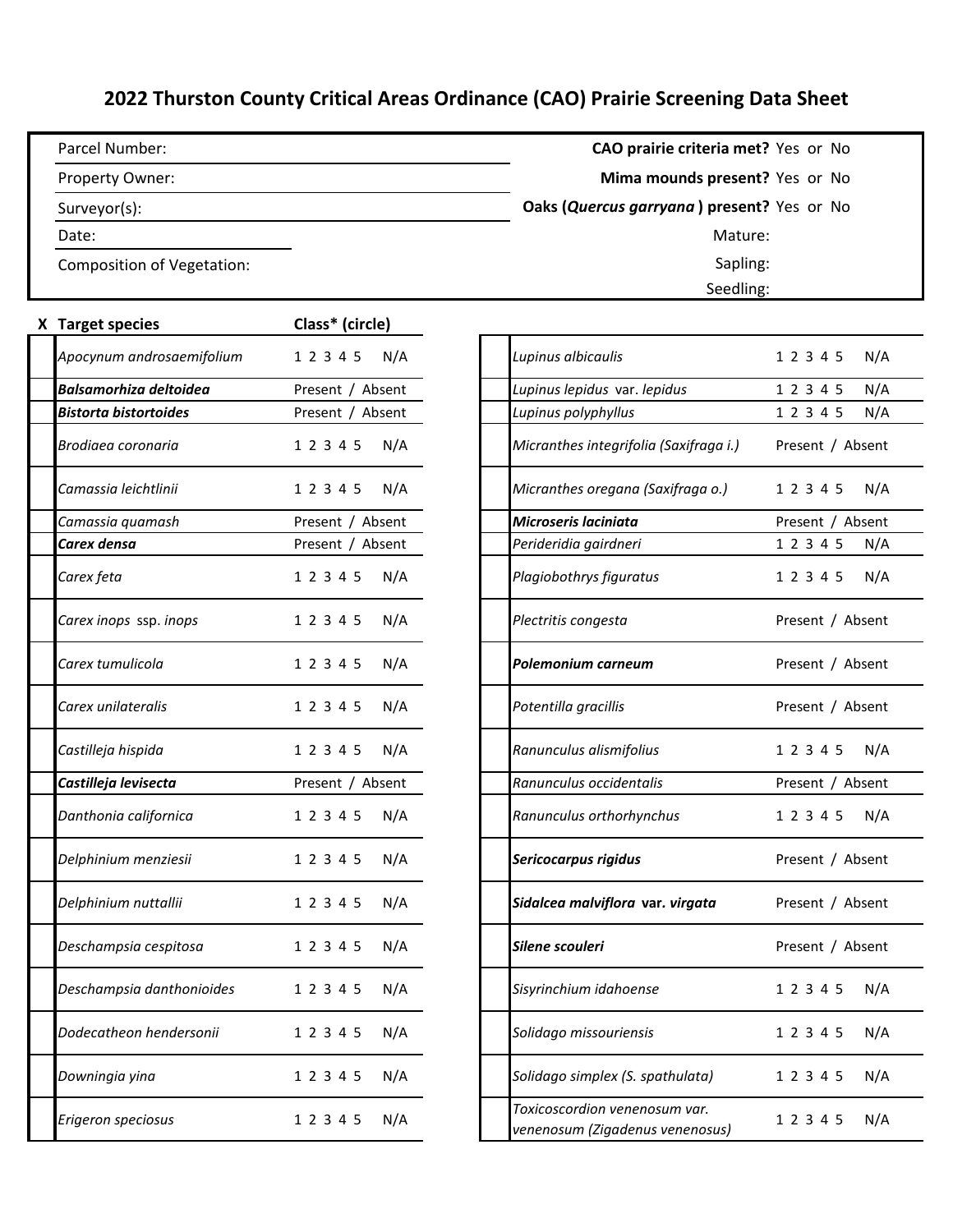| Eriophyllum lanatum                                       | Cover: $m^2$ N/A |  |  |
|-----------------------------------------------------------|------------------|--|--|
| Eryngium petiolatum                                       | Present / Absent |  |  |
| Festuca roemeri (F. idahoensis)                           | 1 2 3 4 5 N/A    |  |  |
| Fragaria virginiana                                       | Cover: $m^2$ N/A |  |  |
| Fritillaria affinis                                       | 1 2 3 4 5<br>N/A |  |  |
| Hieracium scouleri                                        | 1 2 3 4 5 N/A    |  |  |
| <b>Hosackia pinnata</b> (Lotus pinnatus) Present / Absent |                  |  |  |
| Koeleria macrantha (K. cristata)                          | 1 2 3 4 5 N/A    |  |  |
| Leptosiphon bicolor (Linanthus b.)                        | 1 2 3 4 5 N/A    |  |  |
| Lomatium bradshawii                                       | Present / Absent |  |  |
| Lomatium nudicaule                                        | 1 2 3 4 5 N/A    |  |  |
| Lomatium triternatum                                      | 1 2 3 4 5 N/A    |  |  |
| Lomatium utriculatum                                      | Present / Absent |  |  |

| Eriophyllum lanatum               | Cover: $m^2$ N/A    |
|-----------------------------------|---------------------|
| Eryngium petiolatum               | Present / Absent    |
| Festuca roemeri (F. idahoensis)   | 1 2 3 4 5<br>N/A    |
| Fragaria virginiana               | $m^2$ N/A<br>Cover: |
| Fritillaria affinis               | 1 2 3 4 5<br>N/A    |
| Hieracium scouleri                | 1 2 3 4 5<br>N/A    |
| Hosackia pinnata (Lotus pinnatus) | Present / Absent    |

| *Species Count Class:<br>$1 = 25$<br>$2 = 25 - 49$<br>$3 = 50 - 74$<br>$4 = 75 - 100$<br>$5 = > 100$ | Prairie Plant Manual:<br>https://www.thurstoncountywa.gov/<br>planning/planningdocuments/cao-<br>prairie-plant-manual-4.23.2018.pdf |
|------------------------------------------------------------------------------------------------------|-------------------------------------------------------------------------------------------------------------------------------------|
|                                                                                                      |                                                                                                                                     |

## **Non-CAO vegetation notes:**

|                         | <b>Species</b> | <b>Notes</b> |
|-------------------------|----------------|--------------|
| $\mathbf 1$             |                |              |
| $\mathbf 2$             |                |              |
| $\overline{\mathbf{3}}$ |                |              |
| $\overline{\mathbf{4}}$ |                |              |
| $\overline{\mathbf{5}}$ |                |              |
| $\overline{6}$          |                |              |
| $\overline{7}$          |                |              |
| $\bf 8$                 |                |              |
| $\overline{9}$          |                |              |
| $10\,$                  |                |              |